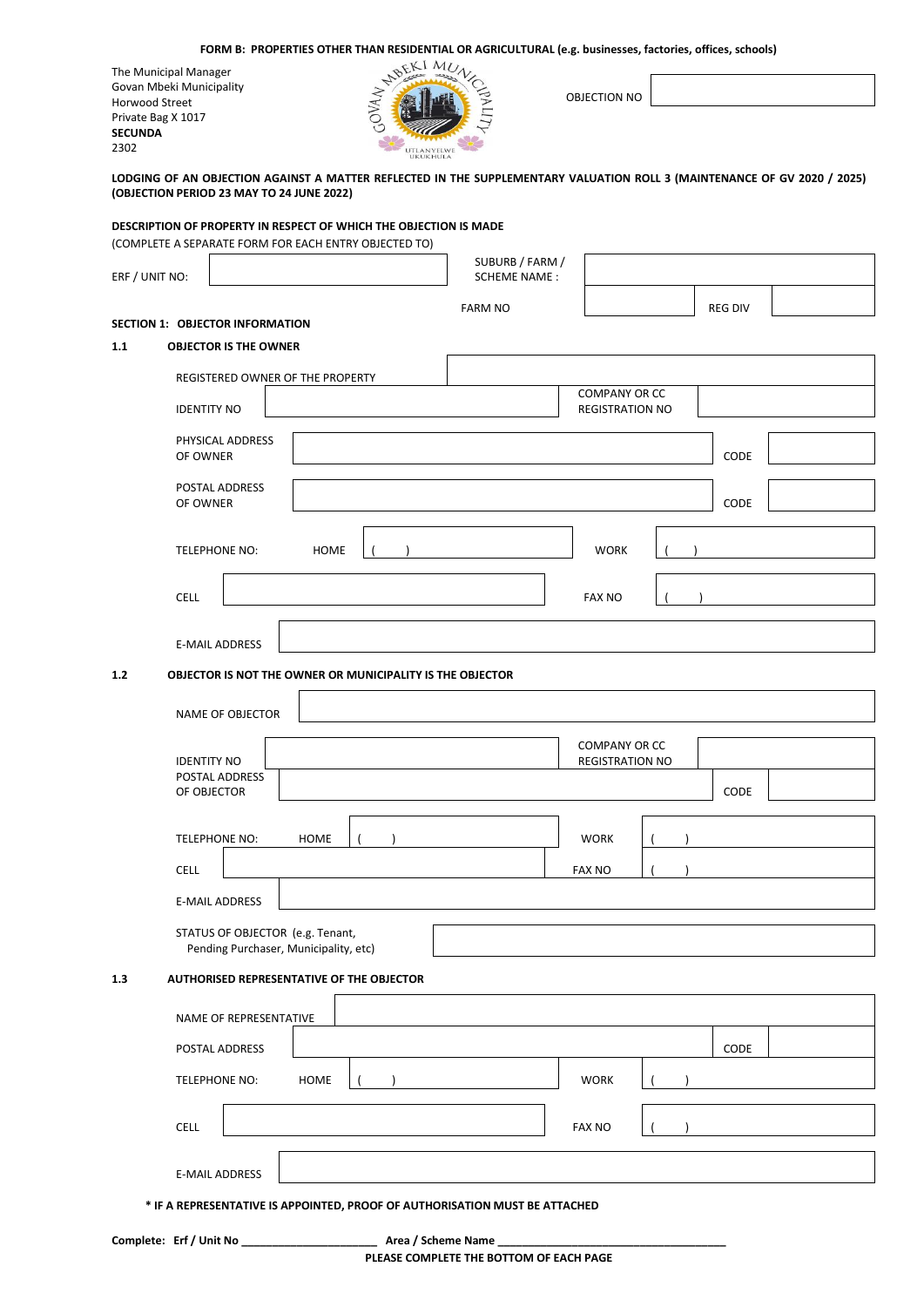# **FORM B: PROPERTIES OTHER THAN RESIDENTIAL OR AGRICULTURAL (e.g. businesses, factories, offices, schools)**

|            | SECTION 2: PROPERTY DETAILS                                              |                                                                                                                                   |                       | (FOR SECTIONAL TITLES, SEE SECTION 4)   |                |                                |                                             |               |                  |                   |
|------------|--------------------------------------------------------------------------|-----------------------------------------------------------------------------------------------------------------------------------|-----------------------|-----------------------------------------|----------------|--------------------------------|---------------------------------------------|---------------|------------------|-------------------|
|            | <b>ADDRESS</b>                                                           |                                                                                                                                   |                       |                                         |                |                                |                                             |               | CODE             |                   |
|            | <b>EXTENT OF PROPERTY</b>                                                |                                                                                                                                   |                       |                                         | m <sup>2</sup> |                                |                                             |               |                  |                   |
|            | MUNICIPAL ACCOUNT NO                                                     |                                                                                                                                   |                       |                                         |                |                                | (if available)                              |               |                  |                   |
|            | NAME OF BOND HOLDER                                                      |                                                                                                                                   |                       |                                         |                | REGISTERED AMOUNT OF BOND      |                                             |               |                  |                   |
|            | (if applicable)                                                          | PROVIDE FULL DETAILS OF ALL SERVITUDES, ROAD PROCLAMATIONS OR OTHER ENDORSEMENTS AGAINST THE PROPERTY                             |                       |                                         |                |                                |                                             |               | (if available)   |                   |
|            | SERVITUDE NO                                                             |                                                                                                                                   |                       |                                         |                |                                |                                             | AFFECTED AREA |                  | m <sup>2</sup>    |
|            | IN FAVOUR OF<br>FOR WHAT PURPOSE                                         |                                                                                                                                   |                       |                                         |                |                                |                                             |               |                  |                   |
|            | WAS COMPENSATION PAID?                                                   |                                                                                                                                   | YES                   | NO                                      |                |                                |                                             |               |                  |                   |
|            | IF YES:-                                                                 | DATE OF PAYMENT                                                                                                                   |                       |                                         |                |                                | AMOUNT                                      | R             |                  |                   |
| 3.1        | SECTION 3: DESCRIPTION OF BUILDINGS (FOR SECTIONAL TITLES SEE SECTION 4) | (INFORMATION UNDER 3.1 TO 3.4 TO BE SUPPLIED BY MEANS OF ANNEXURES AS FOLLOWS)<br><b>TENANT AND RENT INFORMATION - ANNEXURE A</b> |                       |                                         |                |                                |                                             |               |                  |                   |
|            | <b>NAME OF TENANT</b>                                                    |                                                                                                                                   | <b>SIZE</b>           | <b>RENTAL (EXL</b><br>VAT)              |                | <b>ESCALATION</b><br>OF RENTAL | <b>OTHER</b><br><b>CONTRIBUTION</b>         |               | TERM OF LEASE    | <b>START DATE</b> |
| 3.2        |                                                                          | SCHEDULE OF EXPENSES INCLUDING: MUNICIPAL ADMINISTRATION, INSURANCES, SECURITY, etc - ANNEXURE B                                  |                       |                                         |                |                                |                                             |               |                  |                   |
| 3.3<br>3.4 | <b>BUILDING SIZES - ANNEXURE D</b>                                       | STATEMENT OF INCOME AND EXPENDITURE FOR PREVIOUS FINANCIAL YEAR - ANNEXURE C                                                      |                       |                                         |                |                                |                                             |               |                  |                   |
|            | <b>BUILDING NO</b>                                                       |                                                                                                                                   | $SIZE$ m <sup>2</sup> |                                         |                |                                | DESCRIPTION e.g. used as a shop, office etc |               | <b>CONDITION</b> |                   |
| 3.5        | <b>FURTHER DEVELOPMENT</b>                                               | IF THE PROPERTY HAS NOT BEEN DEVELOPED TO ITS HIGHEST AND BEST USE, INDICATE THE EXTENT OF LAND THAT IS AVAILABLE FOR             | m <sup>2</sup>        |                                         |                |                                |                                             |               |                  |                   |
|            |                                                                          | OTHER FEATURES OF BULIDINGS: (PROVIDE ANNEXURE IF NECESSARY)                                                                      |                       |                                         |                |                                |                                             |               |                  |                   |
|            |                                                                          |                                                                                                                                   |                       |                                         |                |                                |                                             |               |                  |                   |
|            |                                                                          |                                                                                                                                   |                       |                                         |                |                                |                                             |               |                  |                   |
|            |                                                                          |                                                                                                                                   |                       |                                         |                |                                |                                             |               |                  |                   |
|            |                                                                          |                                                                                                                                   |                       |                                         |                |                                |                                             |               |                  |                   |
|            |                                                                          |                                                                                                                                   |                       |                                         |                |                                |                                             |               |                  |                   |
|            |                                                                          |                                                                                                                                   |                       | PLEASE COMPLETE THE BOTTOM OF EACH PAGE |                |                                |                                             |               |                  |                   |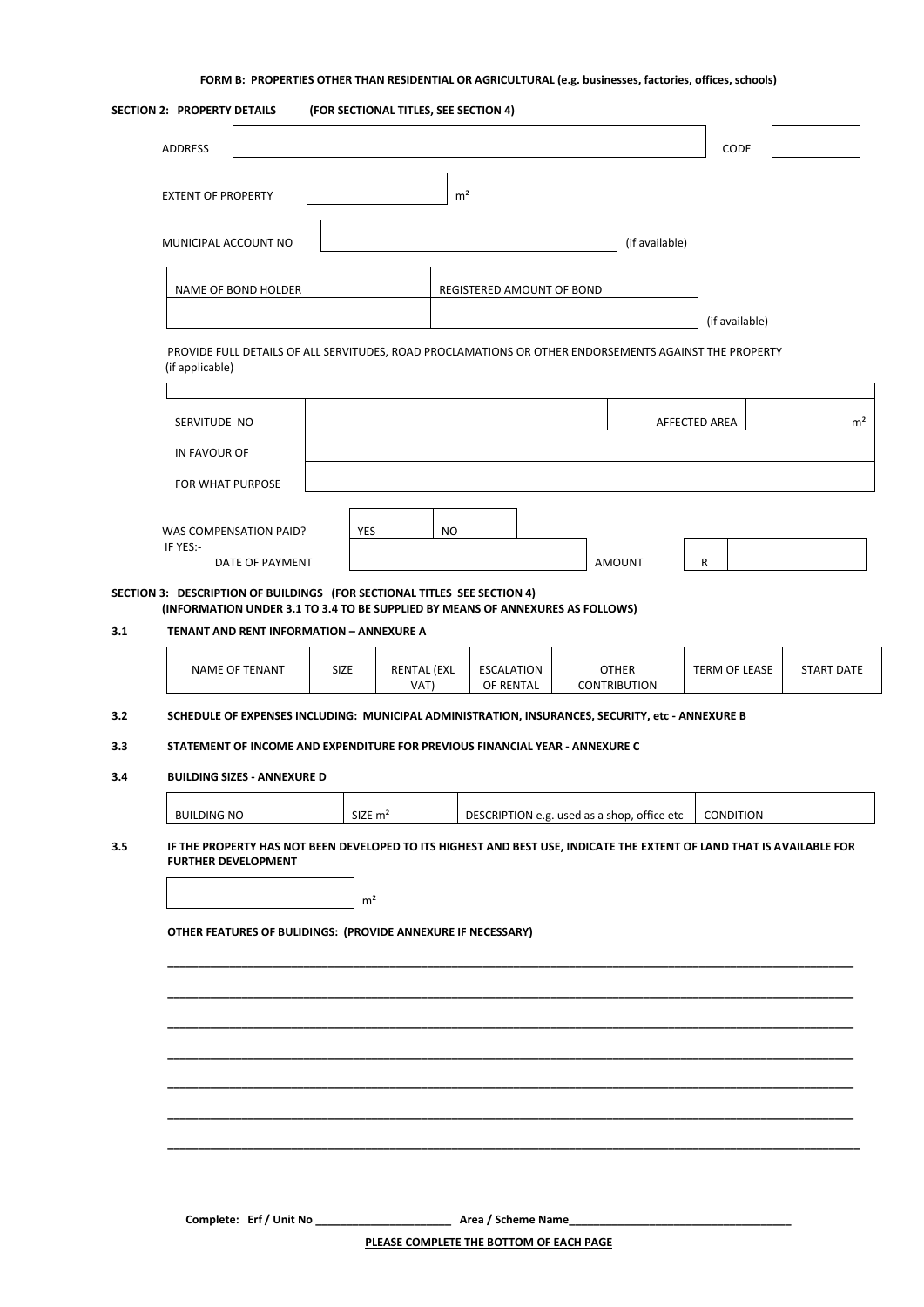# **FORM B: PROPERTIES OTHER THAN RESIDENTIAL OR AGRICULTURAL (e.g. businesses, factories, offices, schools)**

| SECTION 4: SECTIONAL TITLE UNITS                                                                                                               |             |                      |                   |                                |                       |        |                                                                                            |                   |
|------------------------------------------------------------------------------------------------------------------------------------------------|-------------|----------------------|-------------------|--------------------------------|-----------------------|--------|--------------------------------------------------------------------------------------------|-------------------|
| <b>SCHEME</b><br>NO.                                                                                                                           |             | NAME OF SCHEME       |                   |                                | FLAT NO /<br>DOOR NO: |        | <b>UNIT</b><br><b>SIZE</b>                                                                 | m <sup>2</sup>    |
| NAME OF MANAGING<br><b>AGENT</b>                                                                                                               |             |                      |                   |                                |                       | TEL NO |                                                                                            |                   |
| <b>SHOPS</b>                                                                                                                                   |             | m <sup>2</sup>       | <b>OTHER</b>      |                                |                       |        | $\rm m^2$                                                                                  |                   |
| <b>OFFICES</b>                                                                                                                                 |             | m <sup>2</sup>       | <b>OTHER</b>      |                                |                       |        | m <sup>2</sup>                                                                             |                   |
| <b>FACTORIES</b>                                                                                                                               |             | m <sup>2</sup>       | <b>OTHER</b>      |                                |                       |        | m <sup>2</sup>                                                                             |                   |
| TENANT AND RENT INFORMATION - ANNEXURE A                                                                                                       |             |                      |                   |                                |                       |        |                                                                                            |                   |
| NAME OF TENANT                                                                                                                                 | <b>SIZE</b> | RENTAL (EXL VAT)     | <b>ESCALATION</b> |                                | OTHER CONTRIBUTION    |        | TERM OF LEASE                                                                              | <b>START DATE</b> |
| MONTHLY LEVY                                                                                                                                   | R           |                      |                   | DETAILS OF EXCLUSIVE USE AREAS |                       |        |                                                                                            |                   |
| <b>COMMON PROPERTY CONSISTS OF:</b>                                                                                                            |             |                      |                   | GARAGE                         |                       |        |                                                                                            | m <sup>2</sup>    |
| <b>SWIMMING POOL</b>                                                                                                                           |             |                      |                   | CARPORT                        |                       |        |                                                                                            | m <sup>2</sup>    |
| <b>TENNIS COURT</b>                                                                                                                            |             |                      |                   | <b>OPEN PARKING</b>            |                       |        |                                                                                            | m <sup>2</sup>    |
| <b>OTHER</b>                                                                                                                                   |             |                      |                   | STORE ROOM                     |                       |        |                                                                                            | m <sup>2</sup>    |
| <b>OTHER</b>                                                                                                                                   |             |                      |                   | GARDEN                         |                       |        |                                                                                            | m <sup>2</sup>    |
| <b>OTHER</b>                                                                                                                                   |             |                      |                   | <b>OTHER</b>                   |                       |        |                                                                                            | m <sup>2</sup>    |
| <b>SECTION 5: MARKET INFORMATION</b><br>IF YOUR PROPERTY IS CURRENTLY ON THE MARKET,<br>WHAT IS THE ASKING PRICE?<br>R<br>RECEIVED<br>R        |             |                      |                   | <b>RECEIVED</b>                | R<br>R                |        | IF YOUR PROPERTY HAS BEEN ON THE MARKET IN<br>THE LAST 3 YEARS, WHAT WAS THE ASKING PRICE? |                   |
| NAME OF AGENT                                                                                                                                  |             |                      |                   | TEL NO                         |                       |        |                                                                                            |                   |
| SALE TRANSACTIONS USED BY THE OBJECTOR IN DETERMINING THE MARKET VALUE OF PROPERTY OBJECTED TO:<br>(IF INSUFFICIENT SPACE PROVIDES ANNEXURE F) |             |                      |                   |                                |                       |        |                                                                                            |                   |
| ERF / UNIT NO                                                                                                                                  |             | SUBURB / SCHEME NAME |                   |                                | DATE OF SALE          |        | SELLING PRICE:                                                                             |                   |
|                                                                                                                                                |             |                      |                   |                                |                       |        |                                                                                            |                   |
| SECTION 6: OBJECTION DETAILS                                                                                                                   |             |                      |                   |                                |                       |        |                                                                                            |                   |

|                                        | <b>PARTICULARS AS REFLECTED</b><br>IN THE VALUATION ROLL | <b>CHANGES REQUESTED BY OBJECTOR</b> |
|----------------------------------------|----------------------------------------------------------|--------------------------------------|
| DESCRIPTION OF THE PROPERTY / UNIT NO  |                                                          |                                      |
| CATEGORY                               |                                                          |                                      |
| PHYSICAL ADDRESS / DOOR NO. / FLAT NO. |                                                          |                                      |
| <b>EXTENT</b>                          |                                                          |                                      |
| <b>MARKET VALUE</b>                    |                                                          |                                      |
| <b>NAME OF OWNER</b>                   |                                                          |                                      |

**ADVERSE FEATURES AND / OR FURTHER REASONS IN SUPPORT OF THIS OBJECTION (ANNEXURES CAN BE PROVIDED)**

**Complete: Erf / Unit No \_\_\_\_\_\_\_\_\_\_\_\_\_\_\_\_\_\_\_\_ Area / Scheme Name \_\_\_\_\_\_\_\_\_\_\_\_\_\_\_\_\_\_\_\_\_\_\_\_\_\_\_\_\_**

\_\_\_\_\_\_\_\_\_\_\_\_\_\_\_\_\_\_\_\_\_\_\_\_\_\_\_\_\_\_\_\_\_\_\_\_\_\_\_\_\_\_\_\_\_\_\_\_\_\_\_\_\_\_\_\_\_\_\_\_\_\_\_\_\_\_\_\_\_\_\_\_\_\_\_\_\_\_\_\_\_\_\_\_\_\_\_\_\_\_\_\_\_\_\_\_\_\_\_\_\_\_\_\_\_\_\_\_\_\_\_\_ \_\_\_\_\_\_\_\_\_\_\_\_\_\_\_\_\_\_\_\_\_\_\_\_\_\_\_\_\_\_\_\_\_\_\_\_\_\_\_\_\_\_\_\_\_\_\_\_\_\_\_\_\_\_\_\_\_\_\_\_\_\_\_\_\_\_\_\_\_\_\_\_\_\_\_\_\_\_\_\_\_\_\_\_\_\_\_\_\_\_\_\_\_\_\_\_\_\_\_\_\_\_\_\_\_\_\_\_\_\_\_\_